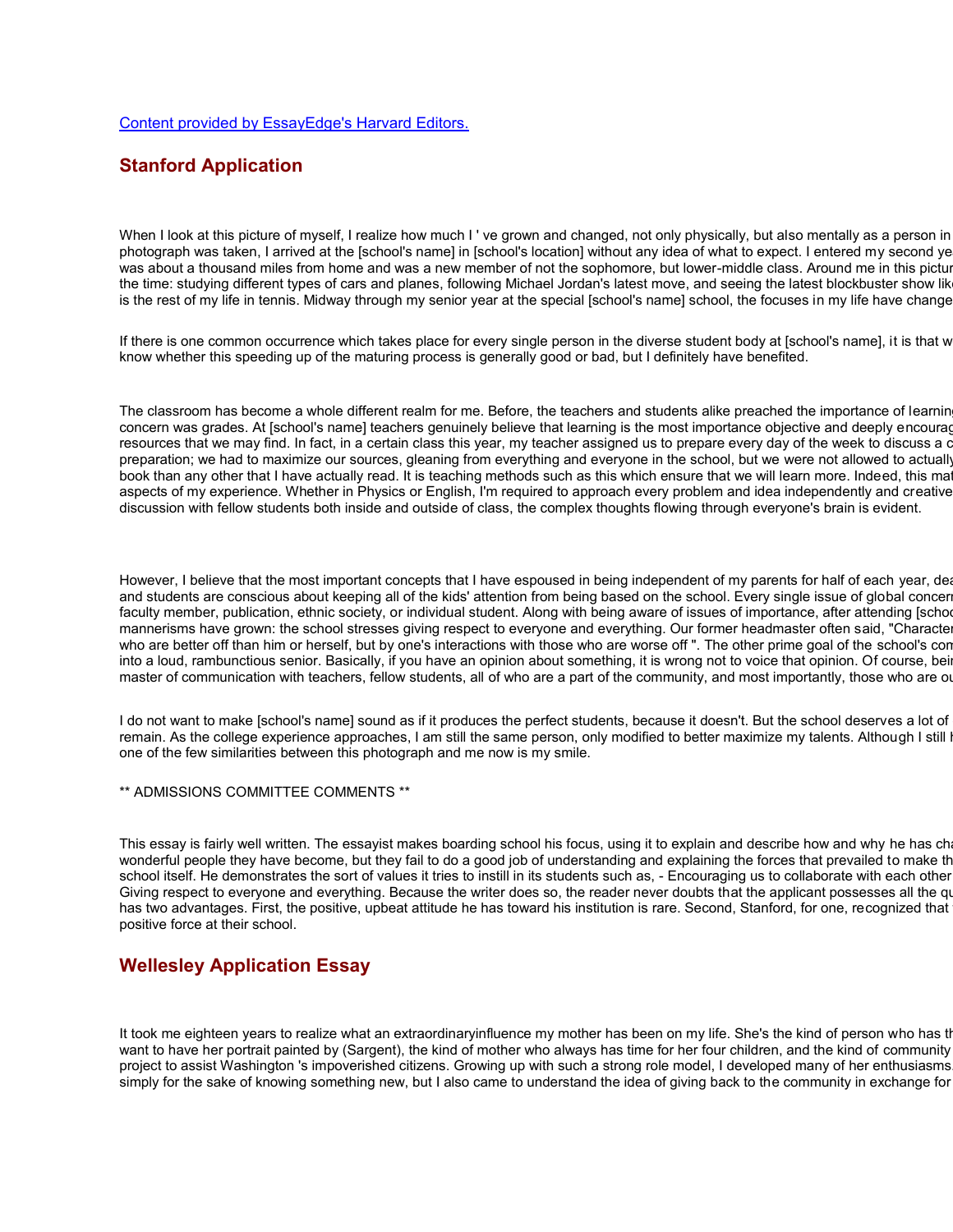My mother's enthusiasm for learning is most apparent in travel. I was nine years old when my family visited Greece. Every night for three with my mother on her bed reading Greek myths and taking notes on the Greek Gods. Despite the fact that we were traveling with four when the site opened at sunrise. I vividly remember standing in an empty ampitheatre pretending to be an ancient tragedian, picking out inserting our family into modified tales of the battle at Troy. Eight years and half a dozen passport stamps later I have come to value wh politics and culture, as well as my family and myself.

While I treasure the various worlds my mother has opened to me abroad, my life has been equally transformed by what she has shown often accompanied my mother to (name deleted), a local soup kitchen and children's center. While she attended meetings, I helped with t building and performing magic tricks. Having finally perfected the "floating paintbrush" trick, I began work as a full time volunteer with the met Jane Doe, an exceptionally strong girl with a vigor that is contagious. At the end of the summer, I decided to continue my work at (nable often difficult, the personal rewards are beyond articulation. In the seven years since I first walked through the doors of (name deleted), I also of deriving from them a sense of spirit.

Everything that my mother has ever done has been overshadowed by the thought behind it. While the raw experiences I have had at h to truly value them by watching my mother. She has enriched my life with her passion for learning, and changed it with her devotion to she is touched by, I have seen a hope and life that is truly exceptional. Next year, I will find a new home miles away. However, my mot

\*\* ADMISSIONS COMMITTEE COMMENTS \*\*

The topic of this essay is the writer's mother. However, the writer definitely focuses on herself, which makes this essay so strong. She i experience, volunteer and community experience, and commitment to learning without ever sounding boastful or full of herself. The ess

# **Harvard Application**

Of all the characters that I've met through books and movies, two stand out as people that I most want to emulate. They are Attacus Fin Moonlight Graham from Field of Dreams. They appeal to me because they embody what I strive to be. They are influential people in around them. I, too, plan to live in a small town after graduating from college, and that positive effect is something I must give in order t

Both Mr. Finch and Dr. Graham are strong supporting characters in wonderful stories. They symbolize good, honesty, and wisdom. Wh those things. The base has been formed for me to live a productive, helpful life. As an Eagle Scout I represent those things that Mr. Fin world I am Mr. Finch and Dr. Graham, but soon I'll be entering the adult world, a world in which I'm not yet prepared to lead.

I'm quite sure that as teenagers Attacus Finch and Moonlight Graham often wondered what they could do to help others. They probabl life. They saw someone like my grandfather, 40-year president of our hometown bank, enjoy a lifetime of leading, sharing, and giving. I food and joy to indigent families. Often when his bank could not justify a loan to someone in need, my grandfather made the loan from man who has shown me that characters like Dr. Graham and Mr. Finch do much much more than elicit tears and smiles from readers a I feel I have acquired the values and the burning desire to benefit others that will form the foundation for a great life. I also feel that that sophistication, knowledge, and wisdom necessary to succeed as I want to in the adult world. I feel that Harvard, above all others, can g the Attacus Finch of my town.

### \*\* ADMISSIONS COMMITTEE COMMENTS \*\*

This essay is a great example of how to answer this question well. This applicant chose characters who demonstrated specific traits that sincere about his choices because his reasons are personal (being from a small town, and so forth). He managed to tell us a good deal maintaining a strong focus throughout.

### **Georgetown Application**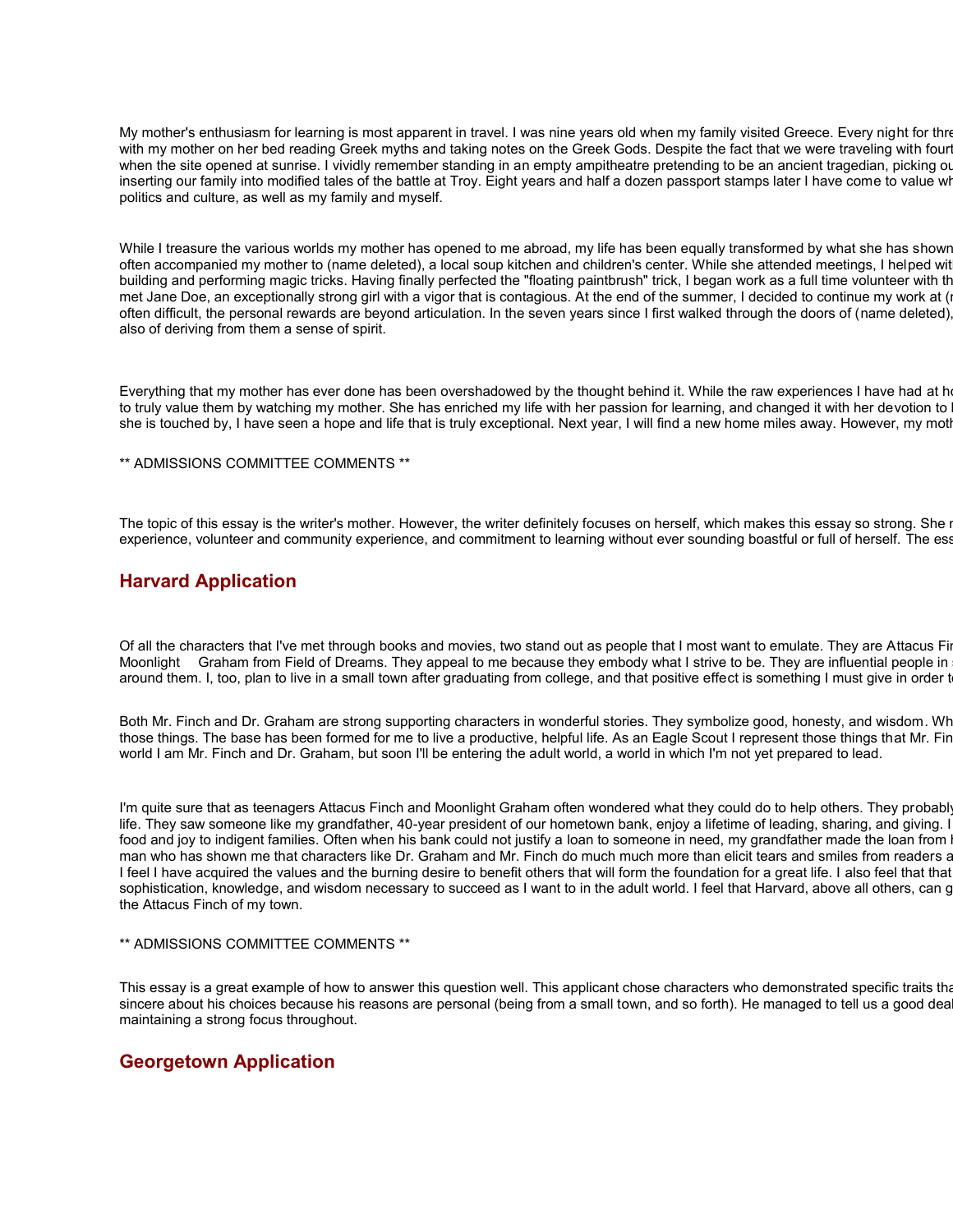For many years, I have been interested in studying international relations. My interest in pursuing this field stems from several factors wh international affairs throughout my life. With my father and two of my brothers in the Saudi Foreign Service, I have grown up under the by history, economics, and diplomacy. I believe, through the study of international relations, I can effectively satisfy my curiosity in thes international relations is patriotism.

Through the Foreign Service, I would not only have the opportunity to serve my country, but also have the chance to help bridge gaps between the chance of help bridge gaps between the chance to help bridge gaps between the abroad, I have been bridging cultures throughout my life. This experience has taught me to look for differences to compromise and sim cultures. In short, I believe that my experiences in life, combined with a rigorous academic education, will enable me to pursue a success

### Georgetown, Favorite Class

At St. Albans, especially in our later years, we are given the freedom to choose from a vast array of classes. Using this freedom, I have me, regardless of difficulty or appearance on my transcript. However, from these classes, one holds an extraordinary amount of value t combination of American and European history. There are several reasons for my great interest in this class. First, I am fascinated by the political, economic, and social trends as a means of looking forward into the future, while allowing us to avoid the mistakes of the past. of human behavior, both past and present, providing insight into the actions, desires, and aspirations of those around me. Finally, it lays a political science, economics, and international relations, three fields of great interest to me.

Georgetown, Visual Arts

Another major interest of mine, which I have not had the opportunity to express elsewhere on my application, is the visual arts. Through express myself. I began with black and white photography, focusing on the presence of lines and balance in nature. For my work in this Art Show. From photography, I moved on to glass etching. Using a sandblaster to etch the glass, I again concen-trated on lines and balance panes into a sculpture, I moved my study into three dimensions, winning another Art Show award. Currently, I am working on canvas, us on lines and balance. Eventually, I hope to explore the effects of combining these and other media, creating my own style of artistic exp

#### Georgetown, Wrestling

In the past four years of my life, no activity has affected me more than wrestling. Four years of varsity wrestling and the honor of being through years of hard work and continuous dieting, wrestling has given me discipline. This discipline has spread to other parts of my pers preserverence. Another quality wrestling has given me is leadership. As a team captain, I have learned to lead by example, both on an love of life. Through this sport, I have experienced pain, sacrifice, adversity, and success. Exposure to these feelings - which are, in my appreciate life. I hope to continue wrestling at Georgetown.

\*\* ADMISSIONS COMMITTEE COMMENTS \*\*

What immediately strikes the reader about this set - before even reading it - is the balance between the essays. Each answer contains The solid structure of each essay and the focus of each reflects this outward balance. Each one focuses on a completely different area on his career goals, the second on his interest in history, the third on his interest in the visual arts, and the fourth on wrestling. This is a p put together, you have a well-rounded individual with passion, depth, and involvement in many different areas.

### **Princeton Application**

A creek is no place for shoes. I think it's unreasonable to ask children to keep their shoes on in such a place. My bare feet were always c pavement of Peardale Street and around the corner, past the weeping willows, but not as far as the Lindsay's squeaky old swing-set. It nobody ever went there - except for me. Large pines nearby stood tall and erect, looking down at the ripples and currents that nudged of a car on a long drive. Stones and pebbles lined the shallow bottom and allowed the water to glide in creative patterns over their smoot bank and provided ideal spots for a child to sit and watch and wonder.